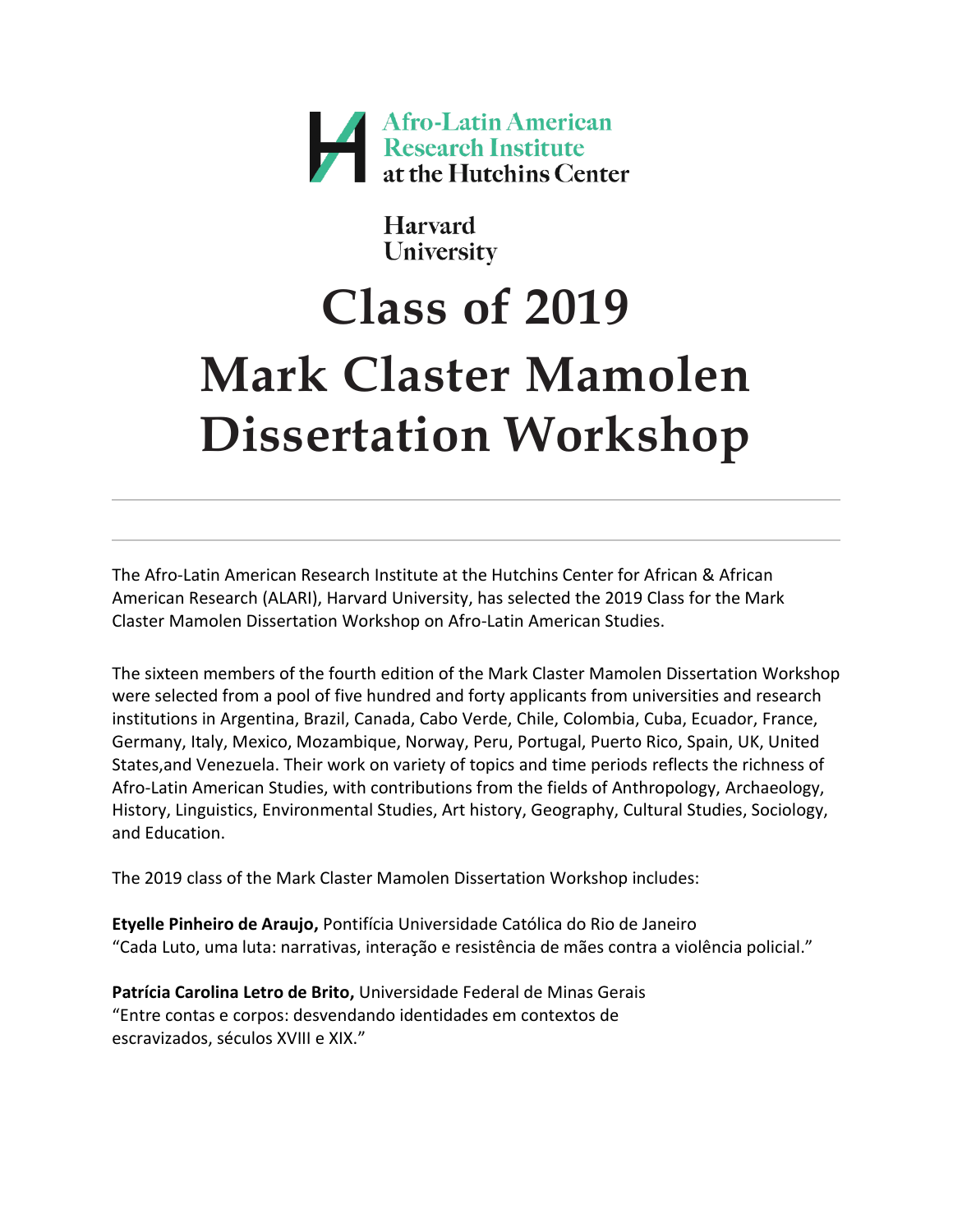## **Leilane Chaves,** Federal University of Ceara

"Modos de vida e conflitos pelo uso dos recursos naturais na comunidade do Cumbe, Aracati – Ceará – Brasil."

## **Liz Moreno Chuquen,** University of Illinois at Urbana-Champaign

"Identidades silenciadas: aproximaciones críticas a la producción cultural afroporteña, siglos XVIII-XXI."

## **Abigail Lapin Dardashti,** The Graduate Center, CUNY

"The Production of Modern Afro-Brazilian Art: African Decolonization, U.S. Black Power, and Transnational Religious Networks, 1966–88."

## **Citlalli Domínguez Domínguez,** Sorbonne Université

"Navegando mares: redes comerciales y familiares de los portugueses, mulatos y negros libres en la ciudad de Veracruz en la Nueva España, 1570-1650."

**Amarilys Estrella**, New York University "Translating Blackness: Grassroots Human Rights Activism in the Dominican Republic."

#### **Marcelo Ferraro,** Universidade de São Paulo

"A Economia Política do Castigo na Era da Segunda Escravidão, Brasil e Estados Unidos (1820- 1888)."

## **Higor Ferreira,** Universidade Federal do Rio de Janeiro

"Papéis da escravidão com tintas da liberdade: escolas, letramento e instrução no Rio de Janeiro, século XIX."

## **Guilherme Nogueira,** Universidade de Brasília

"I am the ruler of my own temple": The perception of mothers-of-saint about the IPHAN."

#### **Mónica P. Hernández Ospina**, Rutgers University,

"Afro Colombian Communities and Collective Land Titling in Rural Colombia: A changing human geography."

## **Domila do Prado Pazzini,** Universidade Estadual de Campinas

"Do Brasil ao México: um estudo das redes transnacionais de ajudas e afetos dos migrantes haitianos em Tijuana."

#### **Matthew Leslie Santana,** Harvard University

"Transformismo: Performing Race and Sex in Post-Socialist Cuba."

## **Jessika da Silva,** Universidade Federal do Rio de Janeiro

"Histórias de luta dos negros: narrativas históricas e antirracismo no Museu Afro Brasil e no National Museum of African American History & Culture."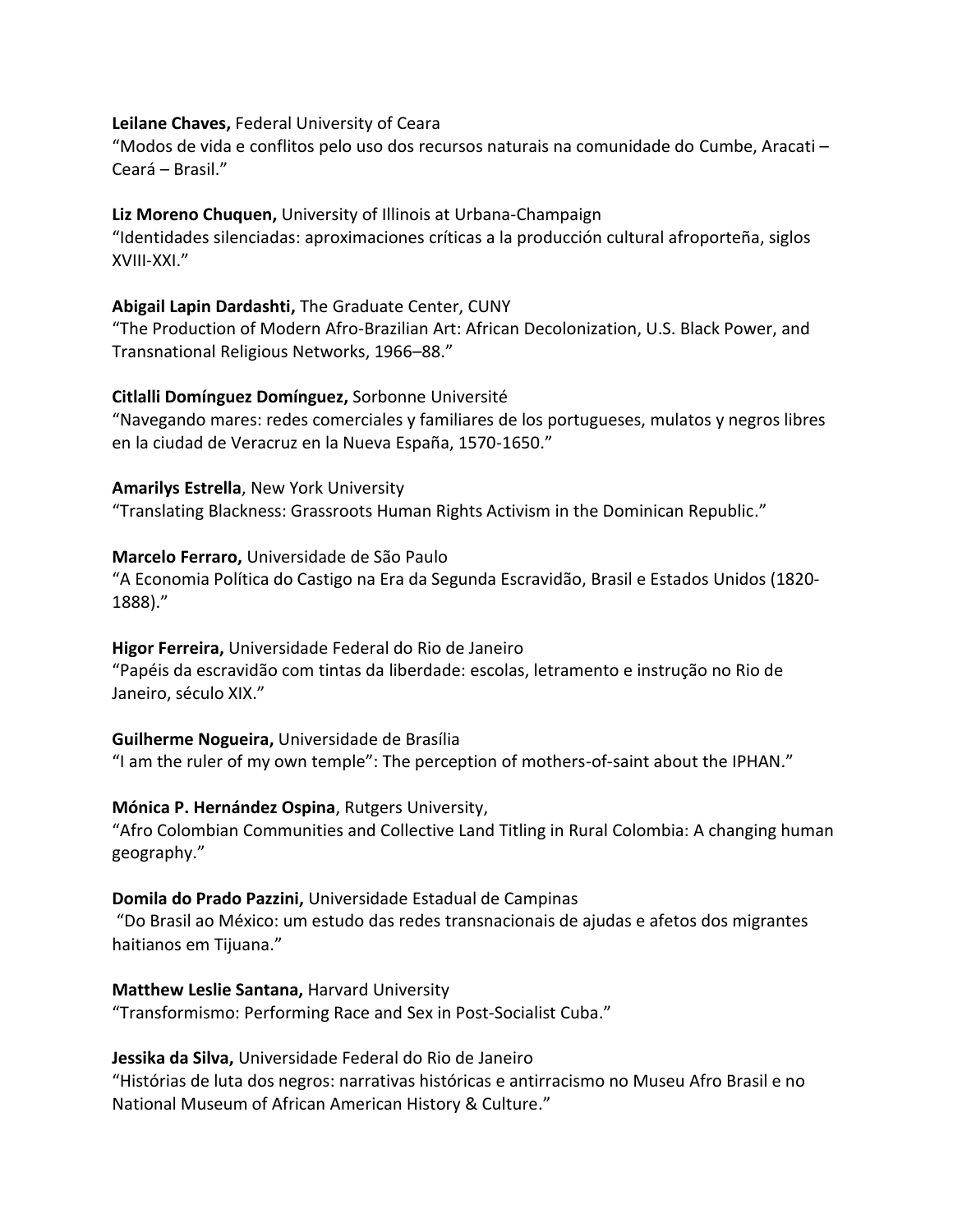# **Maria Páscoa Sarmento de Sousa**, Universidade Federal do Pará

"Re-existências ialodês no Marajó: gênero, etnicidade e agência sociopolítica de mulheres quilombolas em Salvaterra-Pará."

## **Edimilson Rodrigues de Souza,** Universidade Estadual de Campinas

"Donos da luta: Sacralização de lideranças camponesas e indígenas assassinadas em áreas de conflito fundiário."